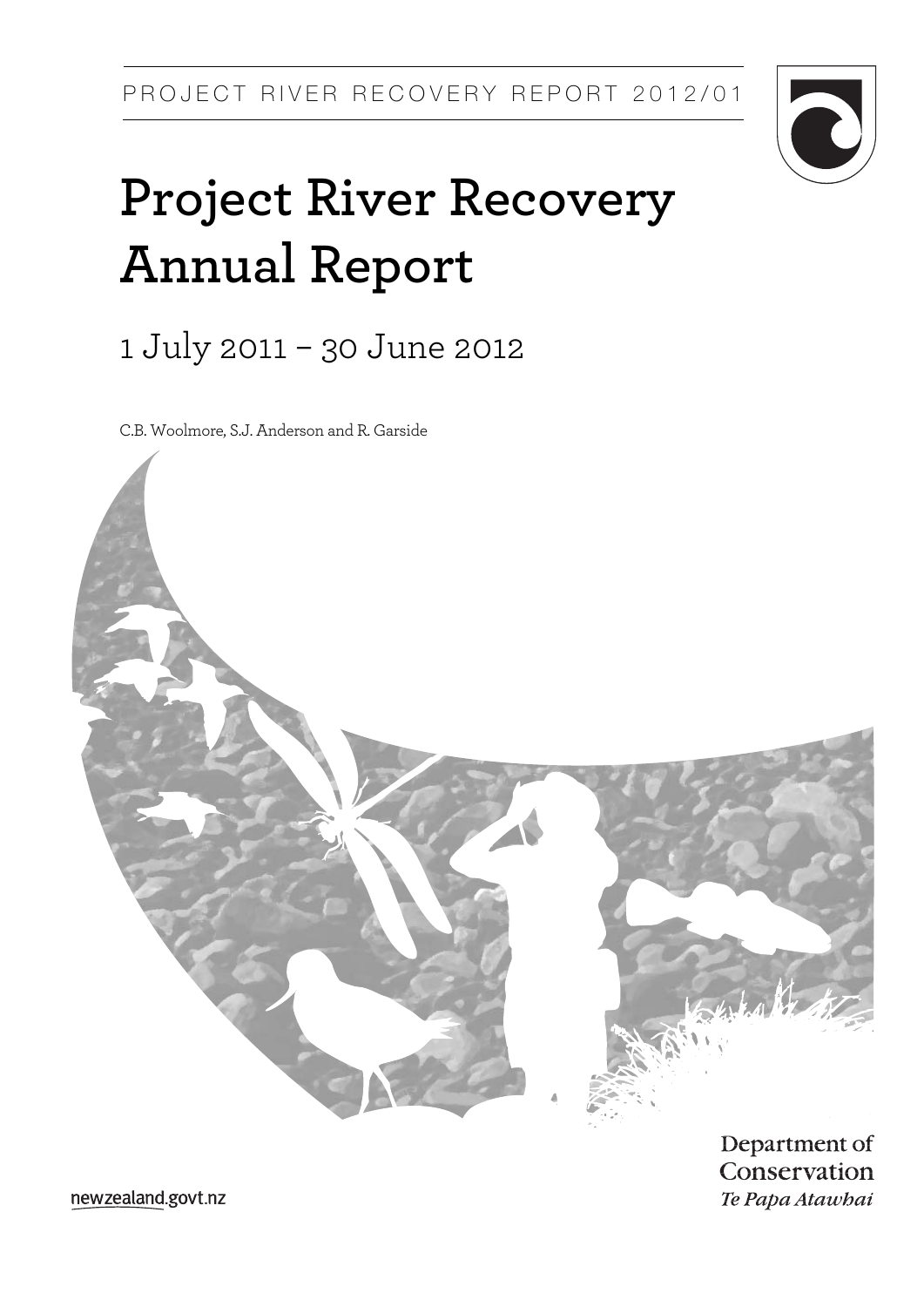Project River Recovery is a Department of Conservation project that mitigates habitat degradation in braided rivers and wetlands in the upper Waitaki basin. It is funded through a compensatory agreement with Meridian Energy Limited and Genesis Energy in recognition of the adverse effects of hydro-electric power development on these ecosystems.

*Project River Recovery Reports* are internal reports that provide a record of research or management work carried out or funded by Project River Recovery.

© Copyright June 2012, New Zealand Department of Conservation

ISSN 1178-9719 (Print) ISSN 1178-9727 (Online)

Produced by Department of Conservation, Private Bag, Twizel 7944, New Zealand.

In the interest of forest conservation, we support paperless electronic information sharing. Limited copies of this report are printed. It is also available from the departmental website in pdf form; refer www.doc.govt.nz/braidedrivers, then *Project River Recovery's Work*, then *Publications*.

This report may be cited as:

Woolmore, C.B.; Anderson, S.A.; Garside, R. 2012: Project River Recovery Annual Report, 1 July 2011 – 30 June 2012. Project River Recovery Report 2012/01, Department of Conservation, Twizel. 17 p.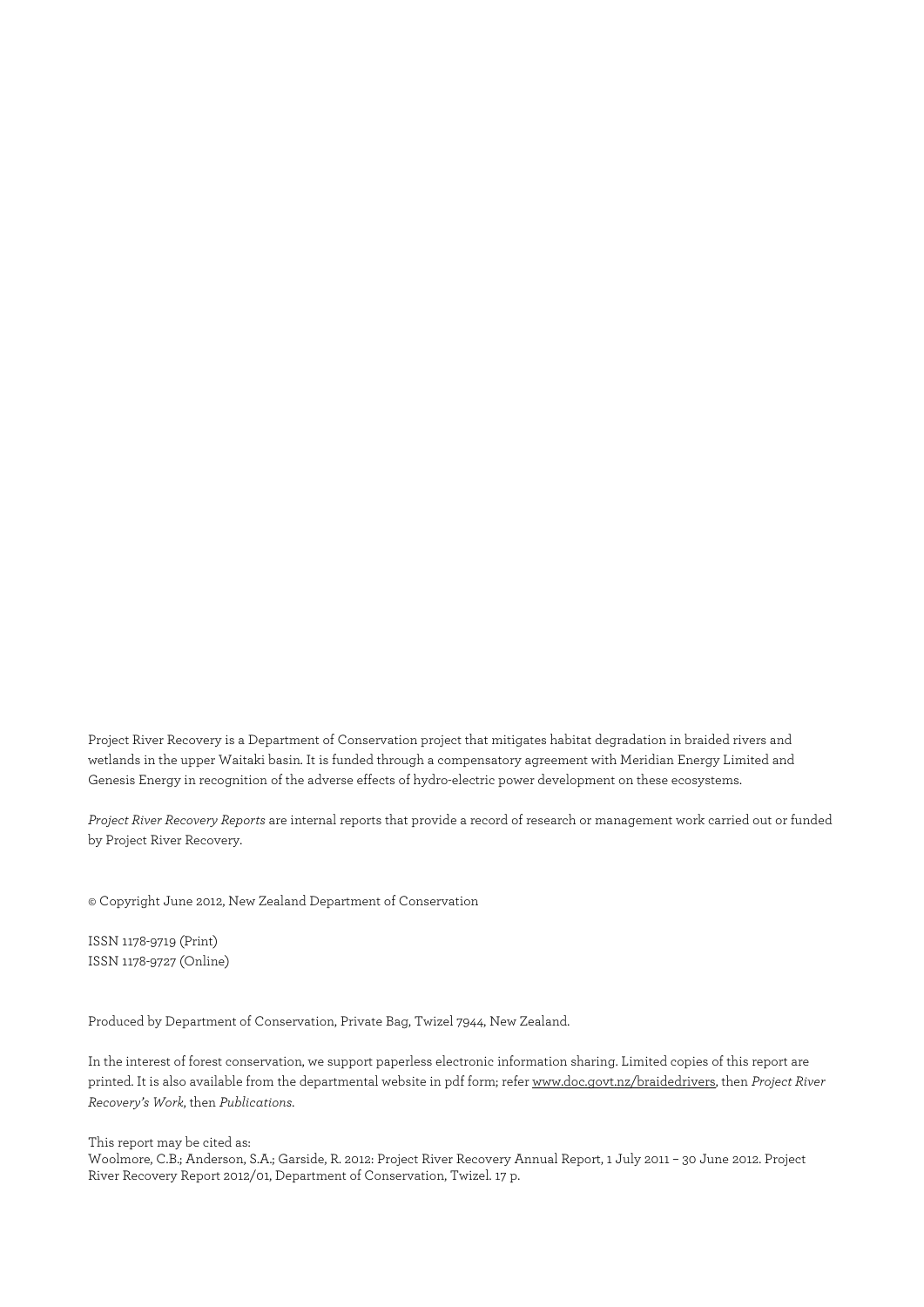### CONTENTS

|                | Summary |                                                                                                                               | 5  |
|----------------|---------|-------------------------------------------------------------------------------------------------------------------------------|----|
| $\mathbf{1}$ . |         | Introduction                                                                                                                  | 6  |
| 2.             | Staff   |                                                                                                                               | 6  |
| 3.             |         | Progress towards objectives of the Strategic Plan                                                                             | 6  |
|                | 3.1     | Objective 1: Maintain indigenous vegetation and enhance habitat by removing problem weeds                                     | 7  |
|                | 3.2     | Objective 2: Explore opportunities to enhance wetland conservation                                                            | 11 |
|                | 3.3     | Objective 3: Continue to build knowledge of natural heritage in braided-river ecosystems                                      | 11 |
|                | 3.4     | Objective 4: Test the effectiveness of large-scale predator control                                                           | 11 |
|                | 3.5     | Objective 5: Facilitate research by external agencies to improve our understanding of the ecology<br>of braided-river systems | 12 |
|                | 3.6     | Objective 6: Continue to increase public awareness of braided rivers and wetlands                                             | 13 |
| 4.             |         | Project River Recovery's financial statements 1 July 2011 - 30 June 2012                                                      | 13 |
| 5.             |         | References                                                                                                                    | 17 |
|                |         | Appendix 1: Project River Recovery weed control programme summary 2011/12                                                     | 18 |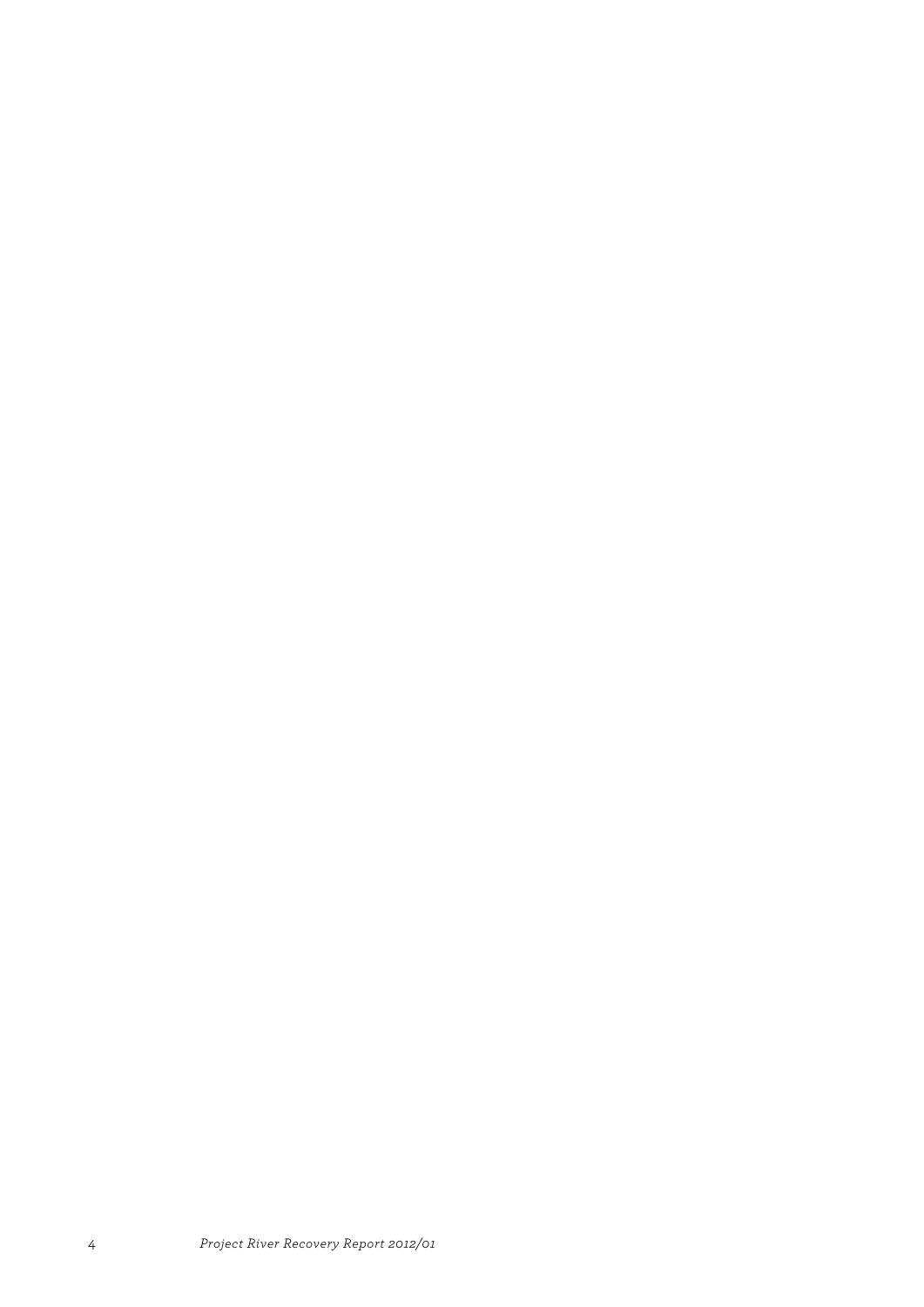# Summary

- This report summarises Project River Recovery's progress towards its six key objectives as identified in its strategic plan for the period 1 July 2011 – 30 June 2012.
- Project River Recovery (PRR) continues to give highest priority to preventing weed invasion of the near-pristine 'upper rivers', above the hydro lakes of the upper Waitaki basin. The success of this work depends on working closely with various stakeholders including Land Information New Zealand, Environment Canterbury, and landholders.
- Nearly 4 000 hours of targeted, ground-based spot spraying of weeds was carried out in eight riverbeds.
- Good progress continues to be made with reduction of mature naturalised yellow tree lupin and buddleia to zero density in the upper Waitaki Basin, although there can be significant fluctuations in the number of seeds germinating from year to year for both species.
- Project River Recovery spent \$499,348 in the 2011/2012 financial year.
- This is the eighth year of trapping results from the Tasman River predator-control project. This is a joint programme between PRR and the kakī recovery group, using a range of predator control techniques.
	- Over the year 826 hedgehogs, 259 stoats, 248 feral cats, 128 ferrets, 26 possums, 11 weasels and 3 rats were caught. No monitoring of wading bird breeding success was completed.
	- Analysis and reporting on outcomes from the previous five years of monitoring results is in progress.
- A programme of intensive predator trapping in a 1 kilometre radius around a blackfronted tern colony in the upper Ohau River continued this year.
	- During the twelve month period from 1 March 2011 to 28 February 2012, a total of 198 hedgehogs, 218 ferrets, 76 feral cats, 22 stoats, 11 rats, 3 weasels and 6 possums were caught.
	- Of 246 monitored nests at the island colony site, at least 182 and up to 230 chicks were fledged.
- Programmed walk-through riverbed wetland bird counts in the Ahuriri, Dobson and Hopkins Rivers were not completed this year due to high river levels.
- PRR is supporting a PhD study investigating how flood induced processes affect Russell lupin mortality in the Ahuriri River. The study is expected to help identify the extent of natural recovery of lupin invaded riparian areas following flood events and contribute quantitative information relating river hydraulics to herbaceous vegetation mortality
- Other wetland management has included fence maintenance, weed control and waterlevel manipulation at Waterwheel and Ruataniwha wetlands.
- PRR staff consulted with stakeholders as required by ongoing operations.
- The braided river multi-species poster, braided river field guide and braided river teacher resource continue to prove popular, and have been distributed for free to many schools and visitors.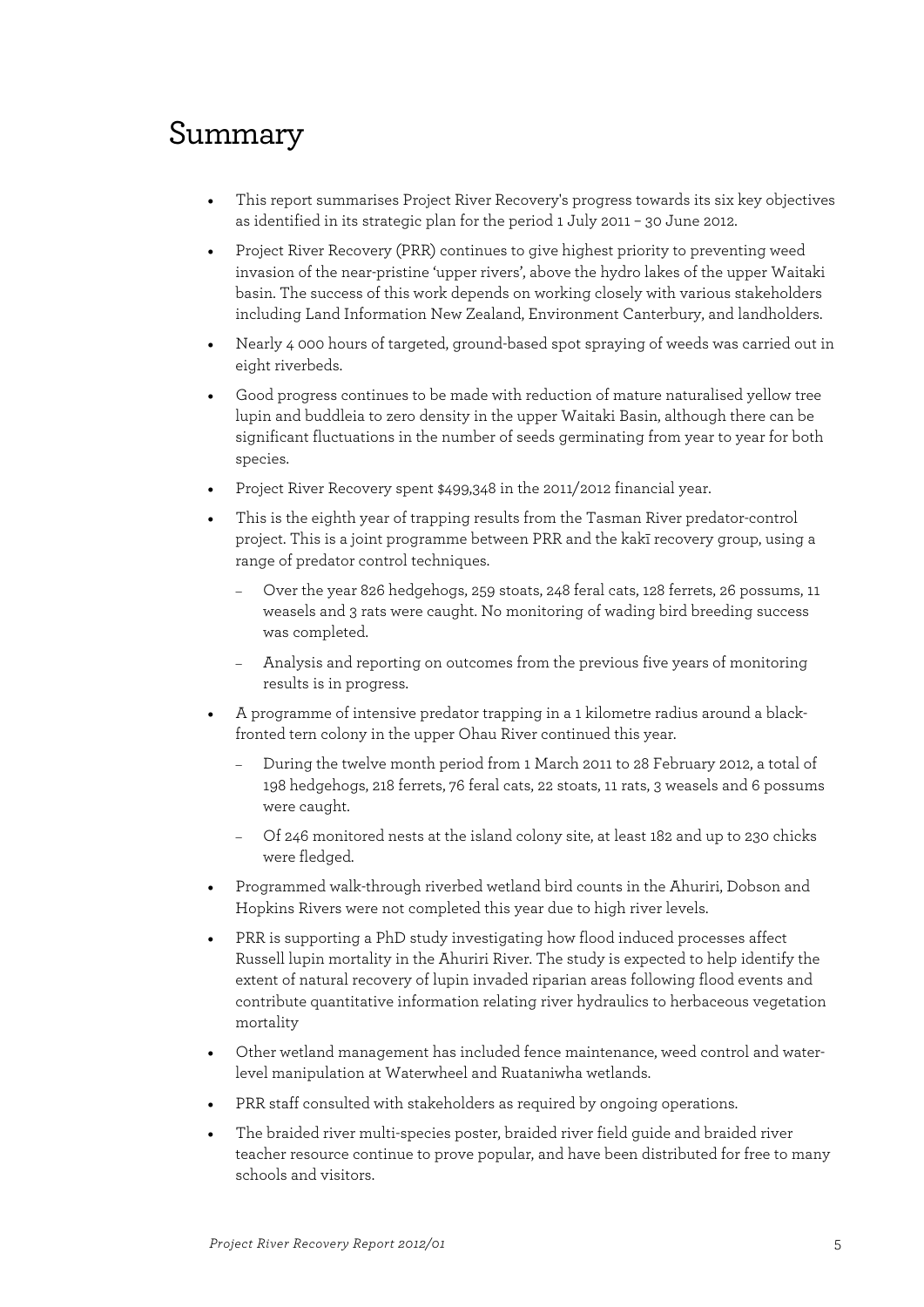# 1. Introduction

Project River Recovery (PRR) is an ecological management and research programme focused on maintaining habitat and ecological communities in the riverbeds and wetlands of the upper Waitaki basin. PRR is run by the Department of Conservation (DOC) and financed under a compensatory funding agreement with energy providers in the upper Waitaki River. PRR commenced operations in 1991 and its funding is linked to resource consents for hydroelectric power generation in the upper Waitaki, which expire in 2025. Prior to 2011, Meridian Energy Limited and DOC were sole parties to a compensatory funding agreement signed in September 2006, however with the partial sale of generating assets this year to Genesis Power Limited the agreement was amended to include both companies.

PRR is currently operating to a seven year strategic plan for the period 1 July 2005 – 30 June 2012. This annual report summarises progress toward the six key objectives identified in the strategic plan, describes changes in staff, presents financial statements, and lists recent publications and internal reports, for the year from 1 July 2011 to 30 June 2012.

# 2. Staff

Chris Woolmore continues to manage Project River Recovery assisted by Sue Anderson and Rhys Garside. Rhys has taken on the summer weed control work, focusing on the annual yellow tree lupin eradication programme and other high priority, small scale weed-control operations. Larger scale weed-control is mostly undertaken by contractor OK Vegetation Control. Sue continues to focus her efforts on managing our surveys and monitoring of natural heritage in braided rivers. This work includes a trial programme of intensive predator control in the upper Ohau River to protect nesting black-fronted terns, which is serviced by contractor Ecological Contracting Services Limited.

PRR also jointly funds a large-scale predator-control project with the kakī recovery team in the Tasman River. Shaun Aitcheson, Carol Burke and Glen Currall continue to run the network of predator traps on this programme.

# 3. Progress toward objectives of the strategic plan

PRR's progress towards achieving the objectives of the strategic plan is summarised below. Detailed reports of seasonal results and outcomes from trials and analysis of data are recorded through PRRs internal report series and are available on request.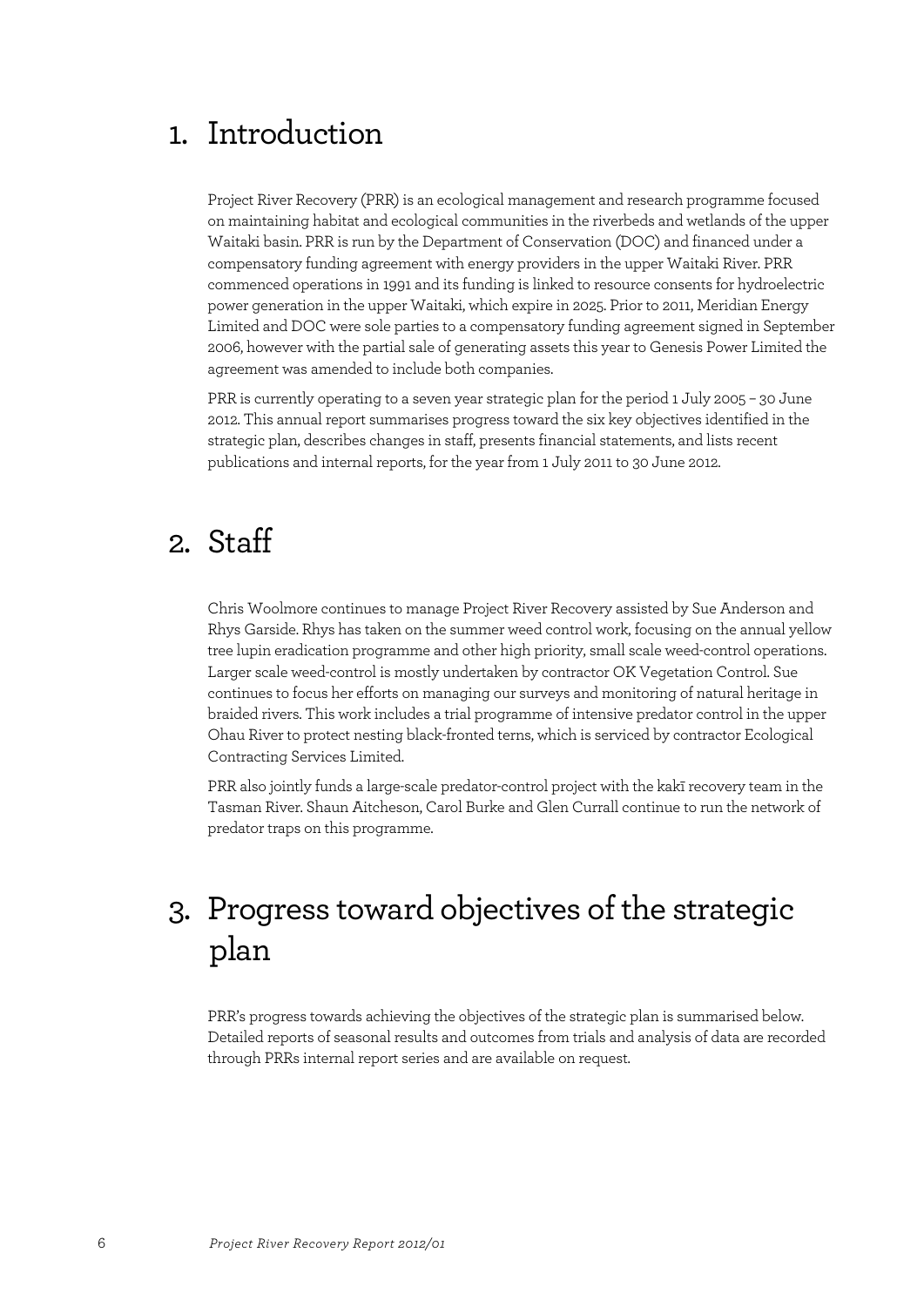### **3.1 Objective 1: Maintain indigenous vegetation and enhance habitat by removing problem weeds**

#### *Ongoing riverbed weed-control programme*

Project River Recovery continued its ongoing programme of weed control in the main braided rivers, some of their tributaries, and in various natural and managed wetlands of the upper Waitaki basin. The total area of braided-river habitat in the large rivers of the upper Waitaki basin is approximately 32 000 hectares. PRR gives the highest priority to preventing new incursions of invasive weeds and removing newly established infestations at priority locations. Priority sites are generally still relatively natural in terms of the number of weed species present and the extent of their distribution. The rationale for selection of priority sites and their locations are set out in PRR's weed control plan (Woolmore 2004).

One of the ongoing successes of PRR has been maintaining the excellent condition of the rivers above Lakes Tekapo, Pūkakī, and Ohau, and the Ahuriri River above Longslip Creek. Invasion by several potentially damaging weeds at these sites has been prevented or reversed in its early stages. For example, the Ahuriri River above Longslip Creek is almost entirely free of Russell lupins and broom as a result of the combined efforts of PRR, DOC, landholders and Environment Canterbury (ECan). The rivers below the lakes, and the Ahuriri below Longslip Creek, contain many more species of invasive plants, and infestations are larger in size. Not all invasive weeds can be controlled at these sites, and we continue to work towards achieving sustainable and realistic weed-control programmes at selected priority sites.

This season good progress continues to be made in reducing the impact of invasive weeds in the Tasman, Ahuriri Godley and Mistake rivers. Willow regrowth was controlled over 19km of riverbed from Chain Hills to Killermont Station in the Ahuriri River with only one or two small patches remaining to tidy up next season. There was also a notable reduction in the amount of control effort required in the Tasman River this season as the number and density of weeds to be controlled is reduced. In the Cass River control of pines, willows and broom was completed under a regular programmed schedule, although a new stand of Russell lupins in a small tributary was recorded and added to the control programme.

PRR, ECan and LINZ continue to implement the integrated weed-control programme in the upper Tekapo River targeting gorse, broom, lupins and willows for the fifth consecutive year. LINZ and ECan contractors completed the weed control work.

In areas where control was undertaken by PRR, contractors and staff applied herbicides from the ground using knapsack sprayers, except in the Ahuriri River where a vehicle mounted spray unit was used to control thick stands of willow regrowth. Table 1 summarizes the hours and amounts of herbicide PRR used this year. Target weeds include willow, broom, gorse, wilding pines, yellow tree lupin, buddleia, oxeye daisy, Californian poppy and Russell lupin. A summary of the years weed control operations is provided in Appendix 1.

Contractor work practices were monitored by site visits and discussions with contractors. Contractors are committed to, and have maintained, high standards. Effectiveness of weed control was monitored by site inspections, before and after weed control. The level of control achieved was generally excellent.

#### *Yellow tree lupin*

Good progress continues to be made with the zero-density target for yellow tree lupin in the upper Waitaki basin. All known establishment sites outside town centres were checked for regrowth and controlled where necessary. The number of known sites with yellow tree lupins present has remained relatively constant, and encouragingly, the average number of lupins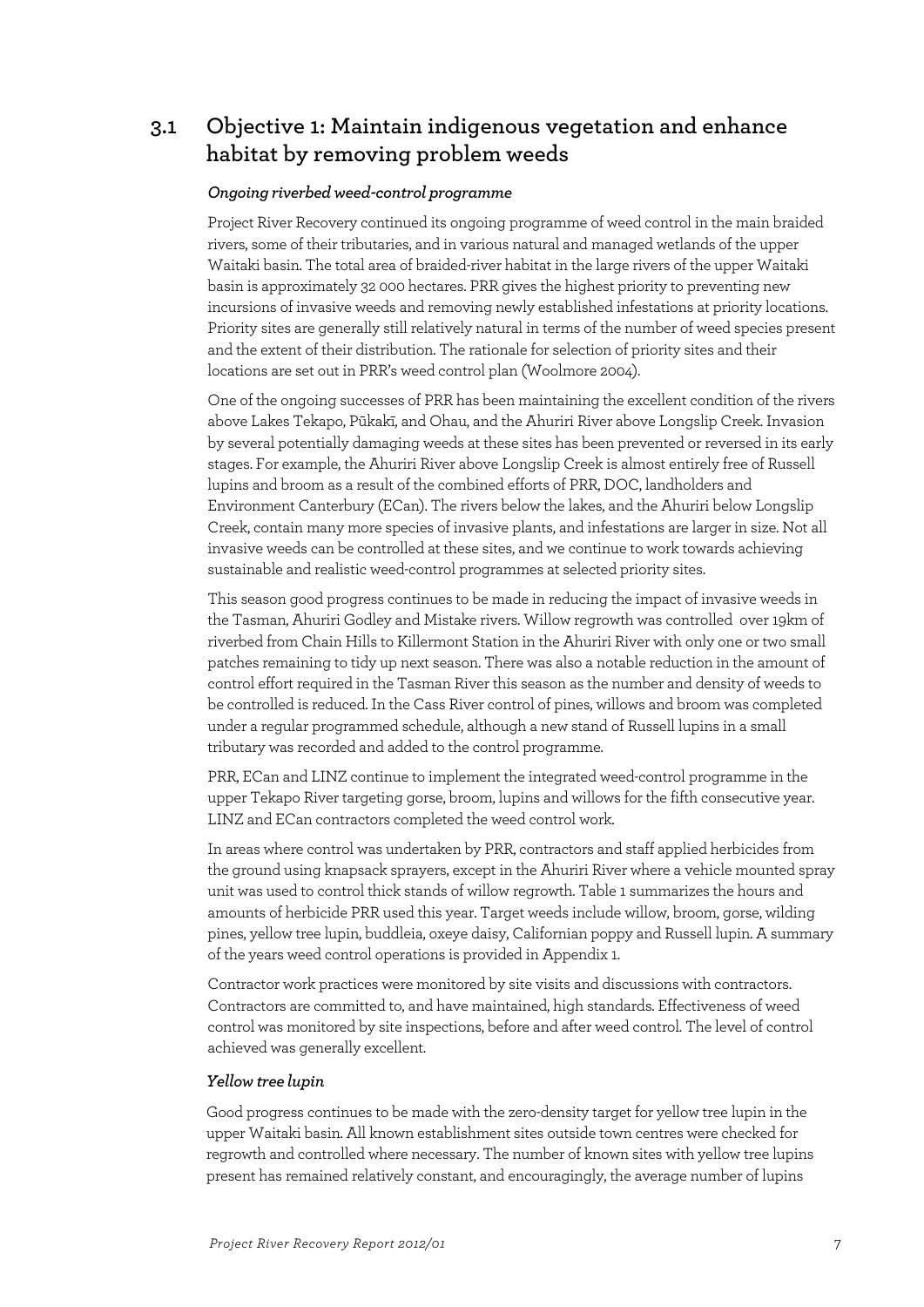being found at these sites continues to decline compared with previous seasons, although there can be significant fluctuations in the number of seeds germinating from year to year. The Pukaki River site is typical with a pattern of general decline with a spike in 2009. These spikes can be attributed to a number of reasons. In Sawdon Stream and at Lindis Pass the 2011 increase in plants followed extensive flood disturbance of streambed sites. The weed database developed in 2002 continues to improve relocation of infestation sites and provide a measure of progress in reducing plant numbers over time.







### *Buddleia*

Buddleia continues to be controlled to zero density at known riverbed sites with good results. The Twizel River holds the largest population with many GPS site records extending from Fraser Stream down to the Ohau River confluence. Control effort in this river continues to make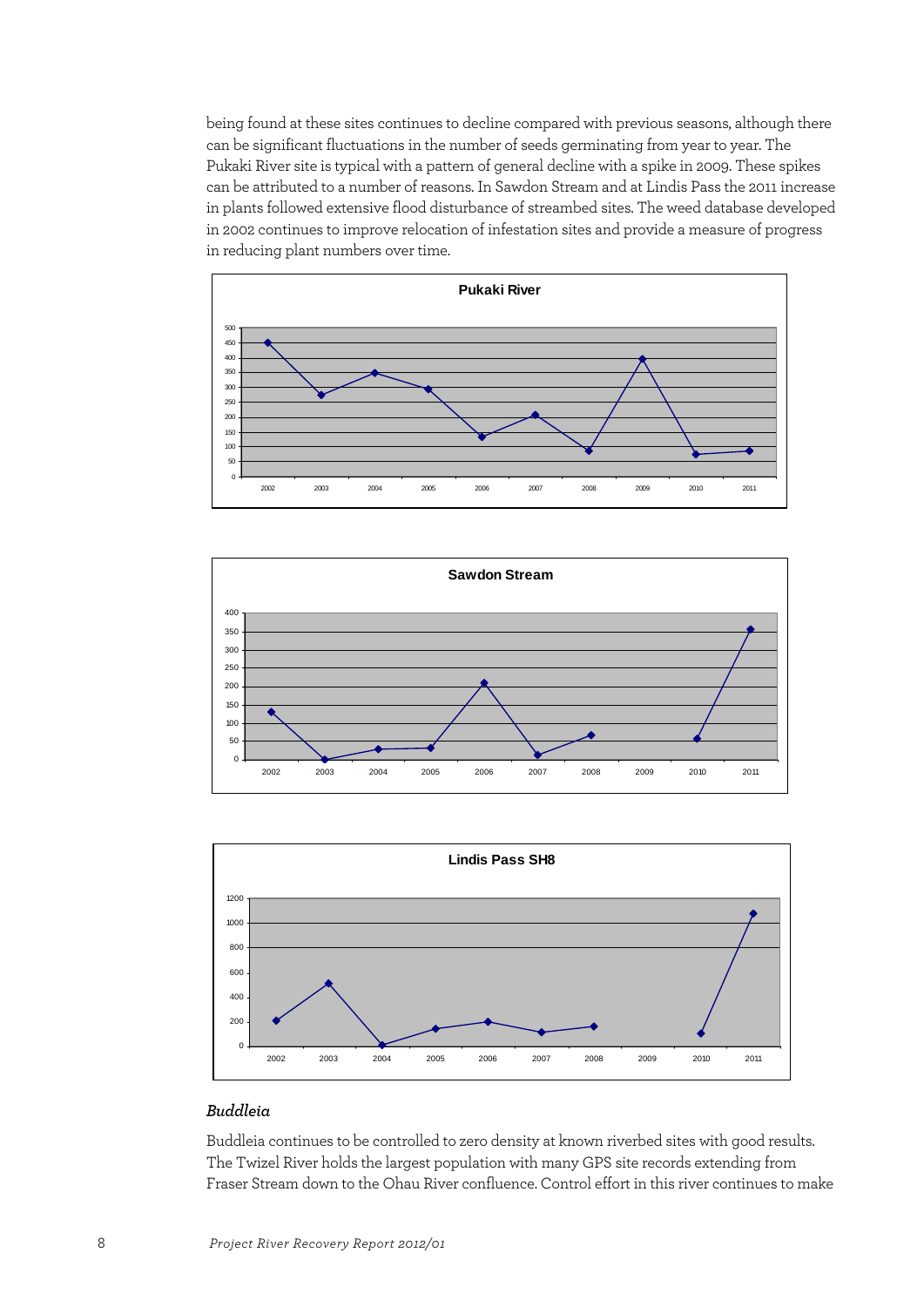good progress in containing the spread of buddleia and preventing seedling regrowth from reaching maturity and producing more seed. At other known sites the numbers of seedlings recorded and controlled fluctuates annually but few mature plants were seen and some sites are now free of seedling regrowth.

PRR does not actively remove buddleia from the Twizel and Tekapo townships where they are common ornamental plants. Because of the problems this plant can cause in river systems we would encourage residents to take care when disposing of unwanted trimmings or plant material carrying seed and to replace buddleia with other less invasive plants if possible.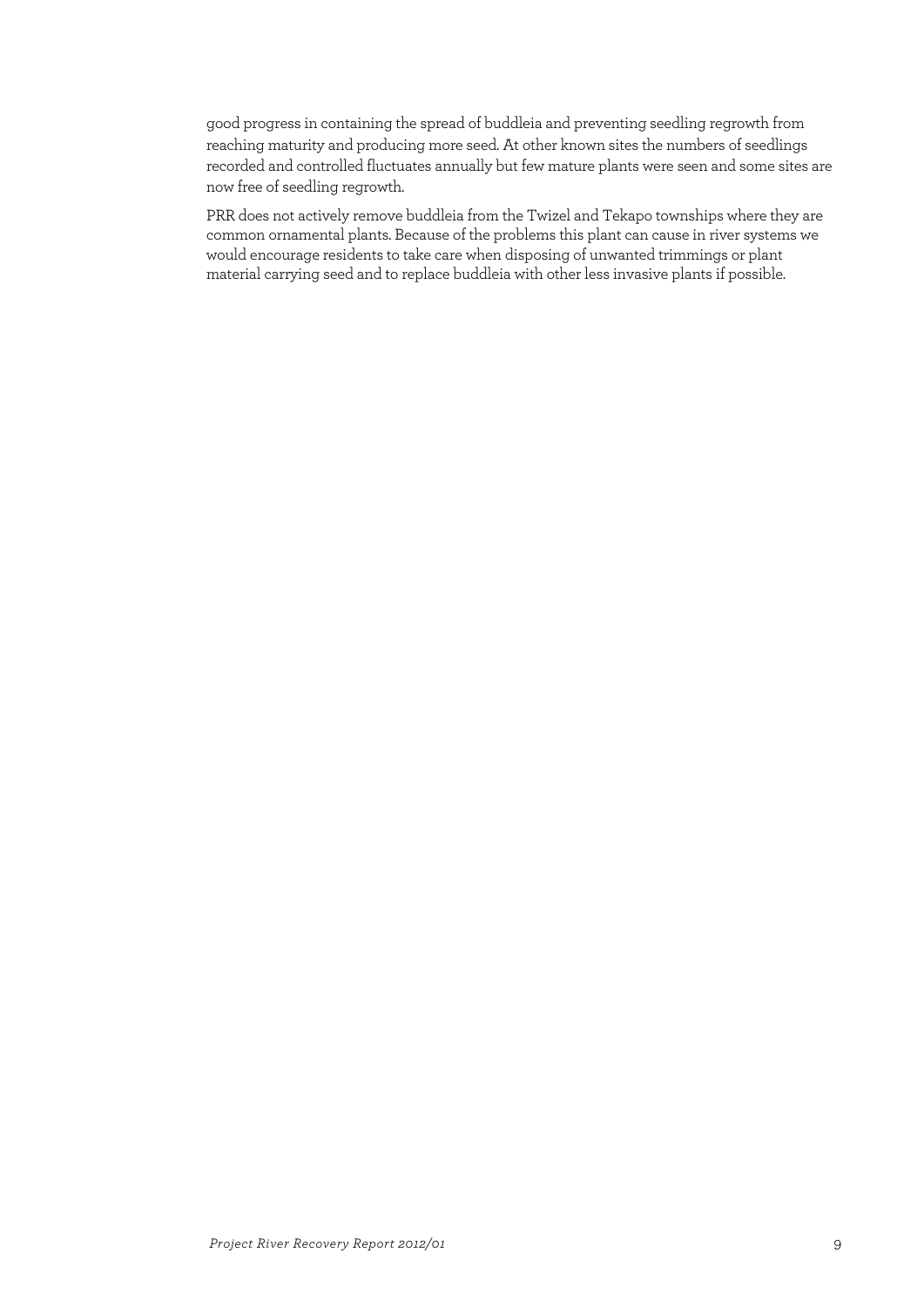| <b>SITE</b>                          | <b>TOTAL</b><br><b>HOURS</b> | SPRAY<br><b>UNIT</b><br><b>HOURS</b> | <b>GLYPHOSATE</b><br>(LITRES) | PENETRANT<br>(LITRES) | <b>DYE</b><br>(LITRES) | <b>TRICLOPYR</b><br>(LITRES) | <b>TORDON</b><br>(LITRES) |
|--------------------------------------|------------------------------|--------------------------------------|-------------------------------|-----------------------|------------------------|------------------------------|---------------------------|
| Tekapo                               | 177.5                        |                                      | 8.2                           | 0.0                   | 0.0                    | 0.0                          | 0.0                       |
| Mistake<br>Stream                    | 36.5                         |                                      |                               | 0.6                   | 1.4                    | 1.7                          | 0.0                       |
| Ahuriri Upper                        | 1899.5                       | 70.5                                 | 241.0                         | 39.3                  | 106.4                  | 1.0                          | 0.0                       |
| Forks                                | 336.0                        |                                      |                               | 6.4                   | 16.0                   | 0.0                          | 0.0                       |
| Tasman                               | 898.0                        |                                      |                               | 10.2                  | 25.6                   | 30.8                         | 0.0                       |
| Cass                                 | 311.5                        |                                      | 10.6                          | 3.8                   | 8.5                    | 0.7                          | 0.0                       |
| Ohau tern<br>Island                  | 16                           |                                      | 0.1                           | 0.1                   | 0.1                    | 0.0                          | 0.0                       |
| Godley                               | 56                           |                                      |                               | 1.2                   | 1.1                    | 2.6                          | 0.0                       |
| Lower Ohau                           | 24                           |                                      |                               | 0.5                   | 0.2                    | 0.5                          | 0.0                       |
| Ruataniwha/<br>Waterwheel<br>wetland | 64                           |                                      | 3.8                           | 0.0                   | 0.2                    | 00                           | 0.0                       |
| YTL/ buddleia                        | 176                          |                                      | 0.1                           | 0.2                   | 0.4                    | 1.1                          | 0.0                       |
| Total                                | 3995                         |                                      | 263.8                         | 62.3                  | 159.9                  | 38.4                         | 0.0                       |

Table 1. Project River Recovery's weed control effort (person hours) and the amount of herbicide, penetrants and dye used by Project River Recovery staff and contractors, July 2011 -June 2012. Contract spraying was done by OK Vegetation Control using knapsack sprayers. Work carried out by Land Information New Zealand and Environment Canterbury in the Tekapo River is excluded from this table.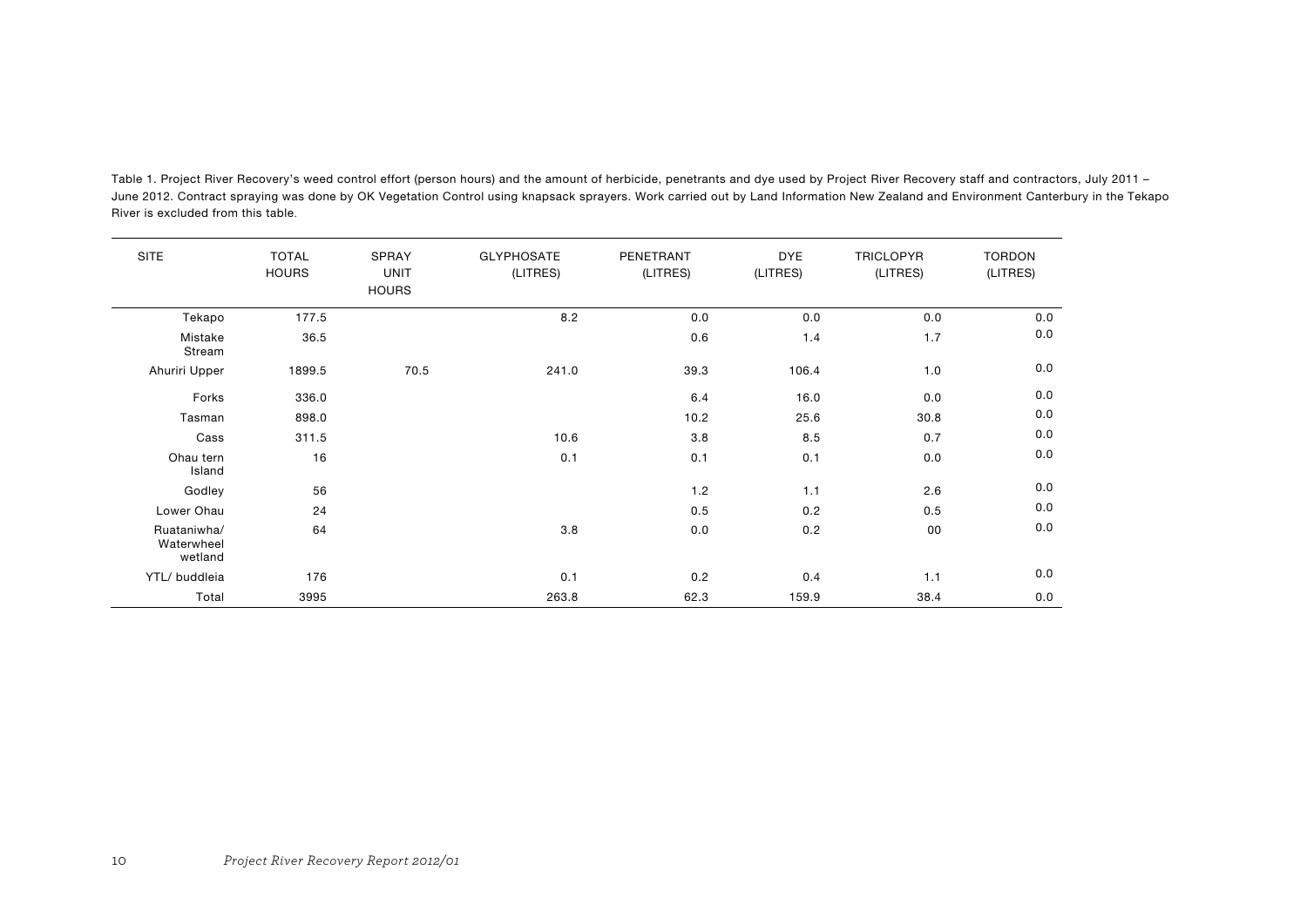### **3.2 Objective 2: Explore opportunities to enhance wetland conservation**

The constructed Ruataniwha wetlands and Waterwheel wetlands continue to provide habitat for a range of native fauna and flora. PRR continues to manage these wetlands by manipulating water levels, and controlling weeds. No further wetland construction is planned; future wetland conservation efforts will concentrate on protecting existing wetlands.

### **3.3 Objective 3: Continue to build knowledge of natural heritage in braided-river ecosystems**

### **3.3.1 Riverbed bird surveys**

Walk-through counts of riverbed birds have been used for many years in New Zealand to record numbers of birds present in different river systems. A regular cycle of repeated surveys can be useful for long term monitoring of population trends in threatened, as well as more common species.

PRR completed surveys of all the Upper Waitaki Rivers over three consecutive years in the early 1990s. Our intention is to repeat these surveys over three consecutive years for each river system on a rotational basis to make a direct comparison with the 1990s counts. The third year of counts was completed last season in the Tekapo and Ohau rivers and the next rivers programmed for survey are the Ahuriri, Hopkins and Dobson rivers. Unfortunately river levels were too high during November for these surveys to be completed in 2011.

### **3.4 Objective 4: Test the effectiveness of large-scale predator control**

#### *Tasman River*

PRR and the Kakī Recovery Project continue to implement a large-scale, extensive predatorcontrol project in the Tasman valley. The project goal is to reduce predation of river birds to a level where depleted populations are recovering and large populations are in a stable state. The project takes a catchment-based approach, using a wide variety of control methods that are applied continuously throughout the year. Success of the project will be assessed on achieving target increases in fledging success and population growth for a range of river birds over a fiveyear time frame.

This was the eighth season of operation. A total of 194 Fenn, 320 DOC250, 90 DOC150, 202 modified Conibear traps, and 571 Victor leg-hold traps are in place. Over the year these traps caught 826 hedgehogs, 259 stoats, 128 ferrets, 248 cats, 26 possums, 11 weasels and 3 rats (Cleland et al. 2011).

No monitoring of wading bird hatching and fledging success is programmed in the Tasman and Cass rivers until data collected in the previous five years has been analysed. The analysis is currently underway and a report is being prepared by Landcare Research Ltd which is expected to be submitted for publication later in 2012.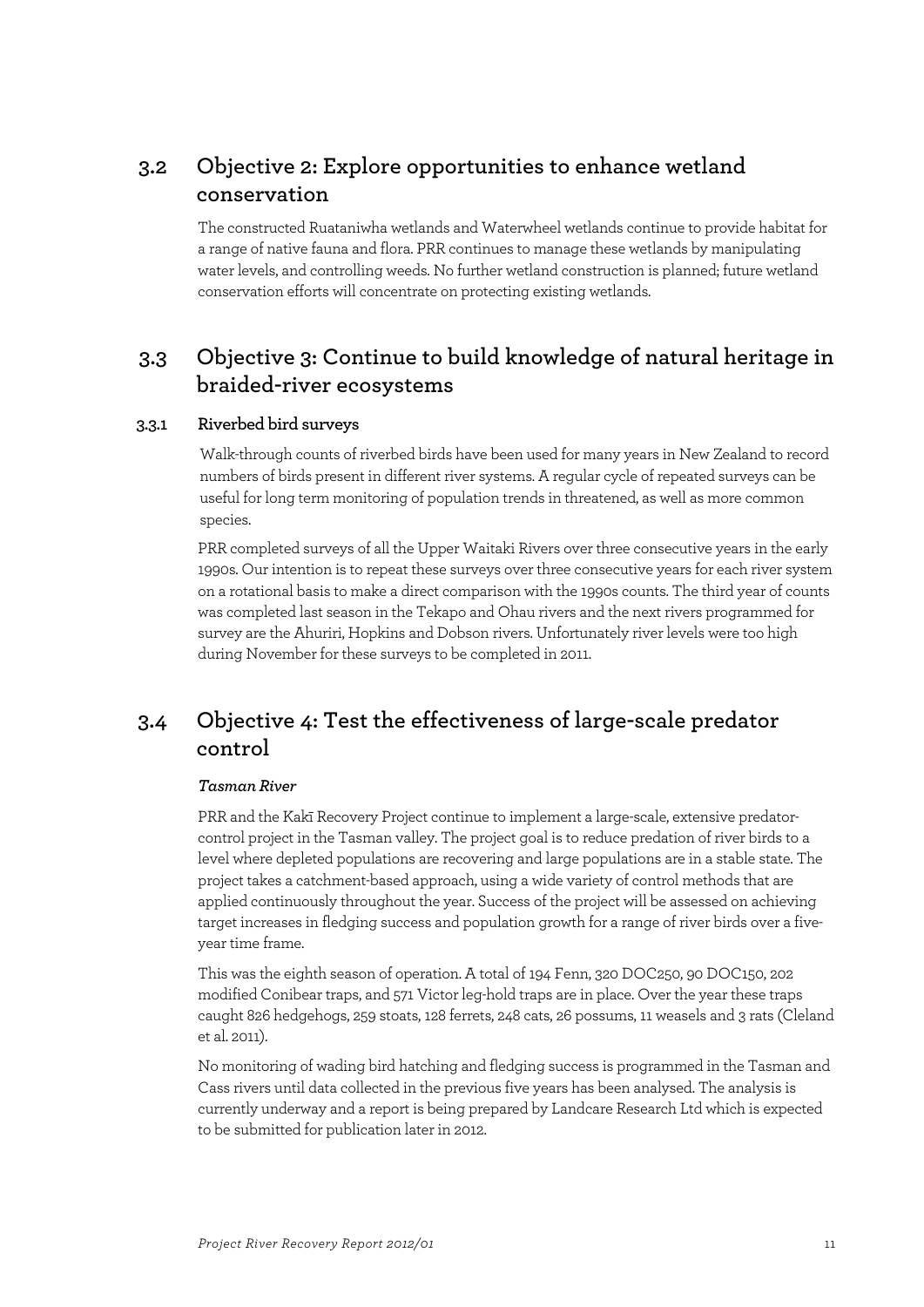#### *Ohau River*

PRR commenced an intensive multi-year predator control programme in March 2010, centred on the black-fronted tern colony in the upper Ohau River. Additional observations of black-fronted terns at the Ruataniwha wetlands were continued using the same methods as previous seasons. Observations at the lower Tekapo island colony are no longer made because the island no longer exists.

Briefly, the upper Ohau predator control programme consists of a grid arrangement of predator kill traps in a 1 kilometre radius around the colony nesting site. A variety of trap and bait types were selected to target the range of predators present and provide choices of preferred baits. A total of 169 DOC150 and 165 DOC250 traps were placed at 100 metre spacings with a further 60 modified Steve Allen Conibear (double sets), 27 Timms and 27 Belisle Super-X traps placed at 200 m spacings. During the twelve month period from 1 March 2011 to 28 February 2012, a total of 76 feral cats, 218 ferrets, 198 hedgehogs, 22 stoats, 11 rats, 3 weasels and 6 possums were caught.

Rabbits continue to be monitored with spotlight counts and controlled to low numbers using night shooting and patch poisoning within the 1 kilometre management area. Rabbits are a key prey item for high level predators, so by removing rabbits from the area close to nesting birds, it is anticipated that predators will spend more time hunting in areas with higher prey numbers away from the colony.

Norway rat numbers continue to be monitored using WaxTags® placed systematically along the river margins. Norway rats are known to frequent wetland areas and may benefit from removal of higher order predators during the trapping programme. A low rate of rat chews was again detected during monitoring periods this year.

Monitoring of feral cat movements within or near the management area using collar-mounted GPS receivers was finished this season. This work will provide more information on feral cat territory use and behaviour around nesting terns and our predator trapping grid. Each GPS collar attempts to record a location every 15 minutes and batteries generally last 7–10 days before they must be replaced. Since commencing this work, over 50,000 location points have been collected for collared cats. This data will analysed by Landcare Research Ltd in 2012.

#### **NESTING SUCCESS**

Preliminary results indicate a successful breeding season for terns nesting on the island with 246 monitored nests incubating eggs and achieving high hatching rates. At least 182 and up to 230 chicks fledged from these nests. A further 34 nests were established on river terraces adjoining the island colony however none of these successfully fledged any chicks.

## **3.5 Objective 5: Facilitate research by external agencies to improve our understanding of the ecology of braided-river systems**

We have one new initiative to report on this year. PRR is supporting the completion of a PhD study by Luke Javernick from the Canterbury University Civil and Natural Resources Engineering Department in the Ahuriri River. The objective of this research is to investigate how flood-induced processes affect lupin mortality and determine the correlating flood events that drive these processes. Field work will be conducted to identify the processes involved in lupin mortality, as well as to acquire topographic data of a selected study reach. Laboratory experiments will investigate individual processes detrimental to lupins, such as drowning induced by prolonged inundation. The topographic data will be used in a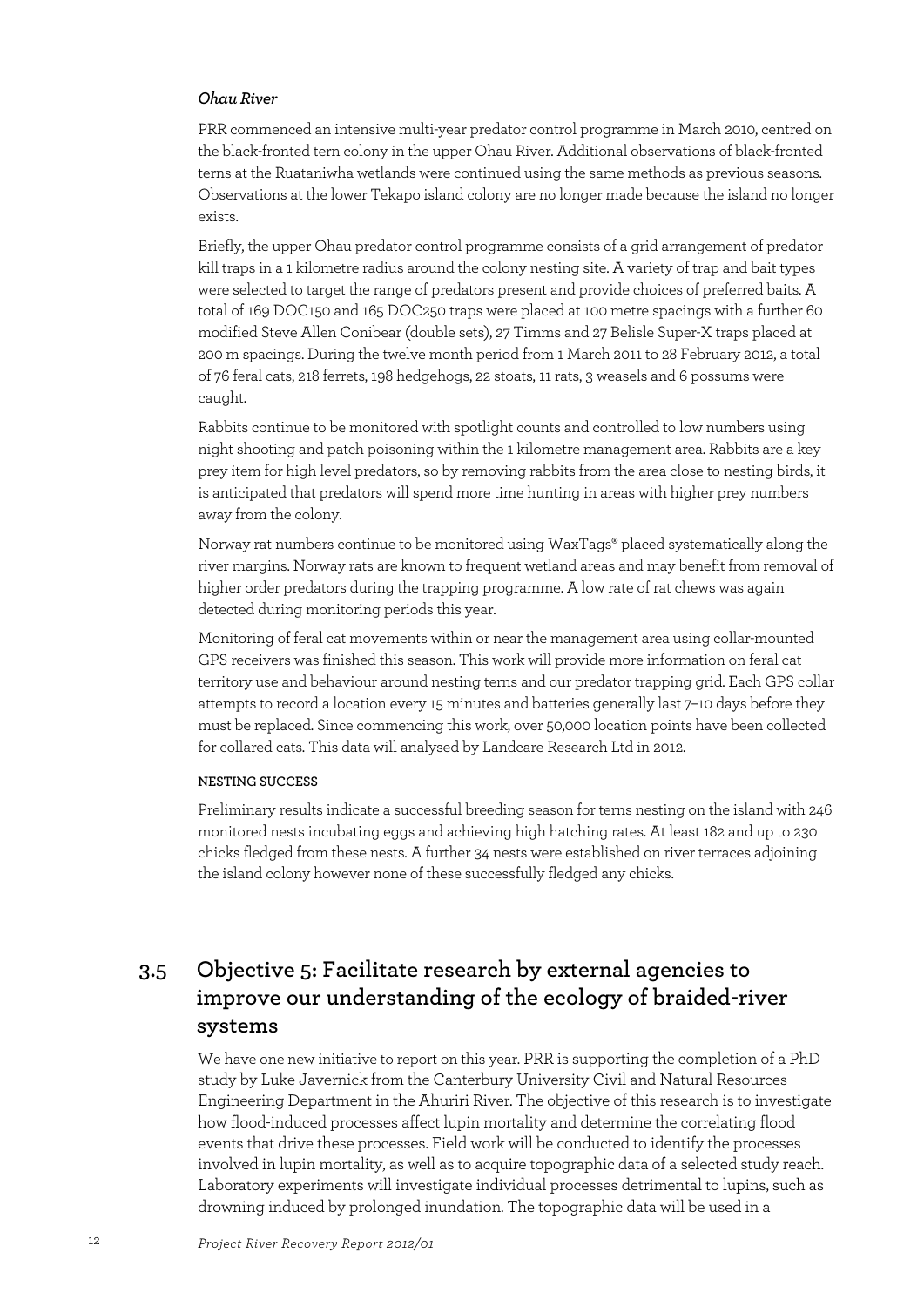numerical model of the study reach to simulate a range of flood events and forecast lupin mortality based on the field and laboratory results. Expected outcomes from this study are threefold. Firstly, it will aid in the restoration of the Ahuriri River by identifying riparian areas that can recover naturally from lupin invasion through flood events. Secondly, it can be used to develop a risk analysis to inform managers and the public, and thirdly, it will contribute quantitative information relating river hydraulics to vegetation mortality, a subject seriously overlooked for herbaceous plants like Russell lupin.

### **3.6 Objective 6: Continue to increase public awareness of braided rivers and wetlands**

PRR staff continue to deliver a PowerPoint presentation to schools in support of the braided river education resource, a teacher/student resource addressing values, issues and management in braided river ecosystems. The new colour information booklet and CD of teacher assessment notes has been distributed to secondary schools throughout the South Island and continues to raise interest from teachers.

PRR continues to support the Waterwise Trust programme for selected students from South Island secondary schools who look at water issues in the Waitaki catchment. PRR and other DOC staff at Twizel contributed to another successful pilot programme this year and we anticipate this becoming an annual event.

In addition to talks to secondary schools, PRR has provided similar support to University field trips and met with various stakeholders including the PRR Liaison Group, the Tekapo/Pukaki/Ohau Operational Agreement working group, Fish and Game, ECan, and various private landholders.

PRR's information resources continue to be updated and reprinted as necessary and distributed to schools, businesses and other community groups, with the braided river multi-species poster and braided river field guide still proving to be popular.

# 4 Project River Recovery's financial statements 1 July 2011 - 30 June 2012

Project River Recovery spent \$499,348 in the 2011/2012 financial year (\$485,264 in 2010/11). PRR's revenue and expenditure for the 2011/2012 financial year is itemised in tables 2-4. The PRR Trust Account had a balance of \$17,424 at the end of the 2011/2012 Financial Year. These funds are invested in an interest bearing call deposit account at Westpac Bank, Government Branch, Wellington.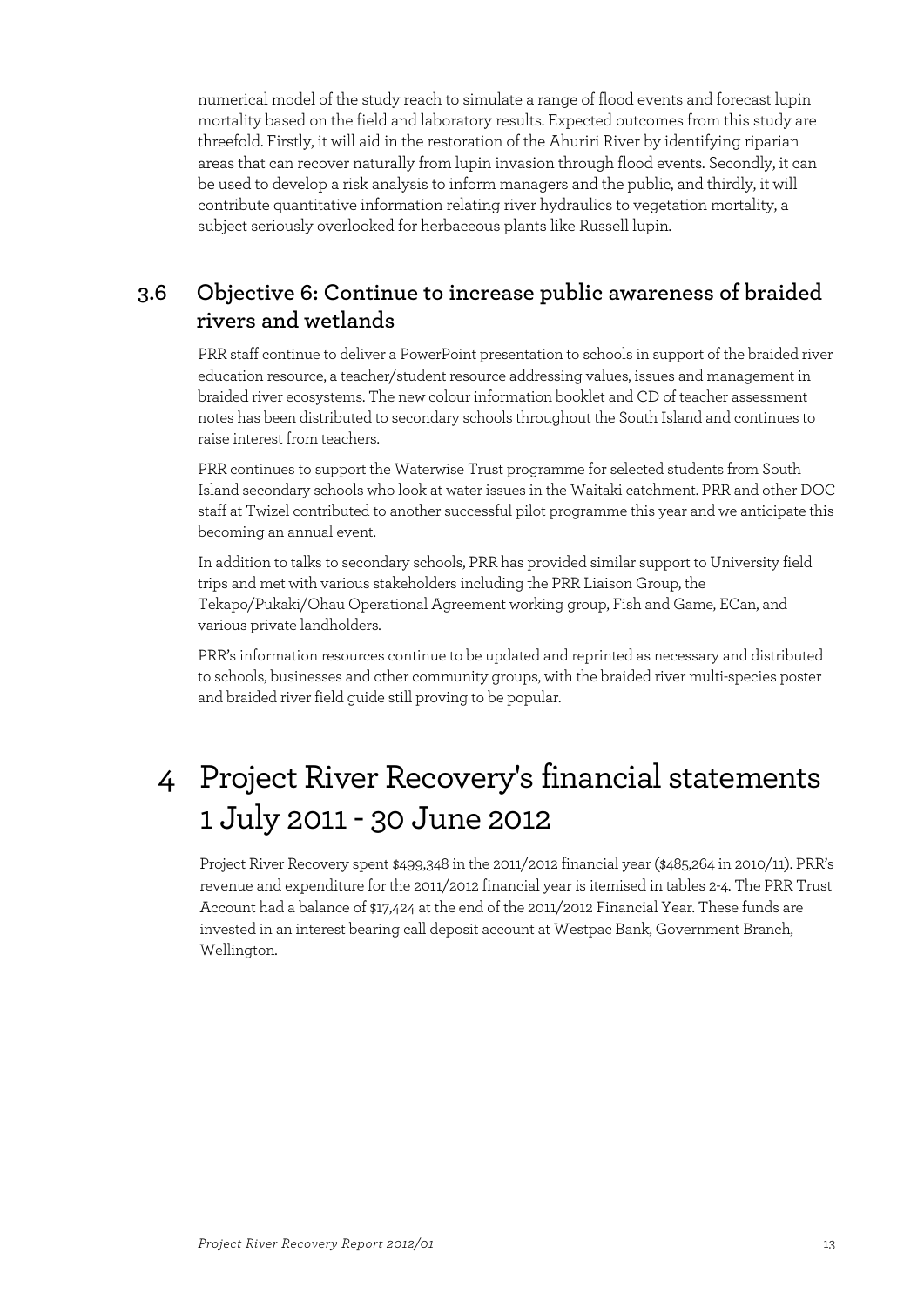|                                       | 2012           | 2011           | 2010           | 2009         | 2008           | 2007           | 2006           | 2005           | 2004           | 2003    | 2002    |
|---------------------------------------|----------------|----------------|----------------|--------------|----------------|----------------|----------------|----------------|----------------|---------|---------|
|                                       | (\$000)        | (\$000)        | (\$000)        | (\$000)      | (\$000)        | (\$000)        | (\$000)        | (\$000)        | (\$000)        | (\$000) | (\$000) |
| <b>REVENUE</b>                        |                |                |                |              |                |                |                |                |                |         |         |
| ECNZ Transfer from revenue in advance | 499            | 485            | 472            | 555          | 425            | 437            | 428            | 556            | 416            | 545     | 260     |
| Other revenue                         | 0              | 0              | 0              | 0            | 0              | 0              | 0              | 12             | $\overline{1}$ | 1       | 0       |
| <b>TOTAL REVENUE</b>                  | 499            | 485            | 472            | 555          | 425            | 437            | 428            | 568            | 417            | 546     | 260     |
| <b>EXPENDITURE</b>                    |                |                |                |              |                |                |                |                |                |         |         |
| Personnel costs                       |                |                |                |              |                |                |                |                |                |         |         |
| Salaries                              | 140            | 129            | 119            | 118          | 172            | 108            | 109            | 68             | 98             | 106     | 67      |
| Wages                                 | $\overline{c}$ | 1              | 12             | 13           | 4              | $\mathbf{1}$   | $\overline{4}$ | 1              | 9              | 23      | 30      |
| Other Personnel                       | -3             | $-2$           | 6              | 3            | $\mathbf{1}$   | $\mathbf{1}$   | $\Omega$       | $\overline{7}$ | $\overline{2}$ | 1       | 9       |
| Total personnel costs                 | 139            | 128            | 137            | 134          | 177            | 110            | 113            | 76             | 109            | 130     | 106     |
| Administration costs                  |                |                |                |              |                |                |                |                |                |         |         |
| Communications/EDP                    | 0              | 0              | 0              | 1            | 1              | 0              | $\overline{2}$ | $\mathbf{1}$   | 0              | 5       | 0       |
| Accommodation                         | 27             | 26             | 26             | 25           | 25             | 25             | 25             | 25             | 25             | 18      | 18      |
| Office costs                          | 0              | 0              | 0              | $\mathbf{1}$ | $\overline{c}$ | 0              | 0              | $\mathbf 0$    | 1              | 1       | 1       |
| Total administration costs            | 27             | 26             | 26             | 27           | 28             | 25             | 27             | 26             | 26             | 24      | 19      |
| Operating costs                       |                |                |                |              |                |                |                |                |                |         |         |
| Professional fees                     | 1              | 9              | $\overline{c}$ | 15           | 12             | 23             | 6              | 7              | 152            | 100     | 20      |
| Travel                                | 1              | 1              | $\overline{7}$ | 5            | $\mathbf{1}$   | $\mathbf{1}$   | $\overline{c}$ | $\overline{4}$ | $\overline{1}$ | 3       | 3       |
| Vehicle expenses                      | 41             | 42             | 38             | 37           | 17             | 12             | 14             | 13             | 11             | 15      | 11      |
| Field operations                      | 278            | 273            | 260            | 335          | 190            | 257            | 261            | 436            | 106            | 266     | 95      |
| Information and publicity             | 1.             | 4              | 6              | 5            | $\mathbf{1}$   | $\overline{c}$ | 3              | $\mathbf{2}$   | $\overline{7}$ | 8       | 6       |
| Grants and miscellaneous              | 11             | $\overline{c}$ | 3              | 0            | $\overline{2}$ | 6              | $\overline{2}$ | $\overline{4}$ | $\overline{7}$ | 1       | 0       |
| Total operating costs                 | 333            | 331            | 316            | 397          | 223            | 301            | 288            | 466            | 284            | 393     | 135     |
| <b>TOTAL EXPENDITURE</b>              | 499            | 485            | 479            | 558          | 428            | 437            | 428            | 568            | 419            | 547     | 260     |
| <b>NET SURPLUS (DEFICIT)</b>          | 0              | 0              | $-7$           | $-3$         | -3             | 0              | 0              | 0              | $-2$           | $-1$    | 0       |

Table 2. Project River Recovery statement of financial performance for year ending 30 June 2012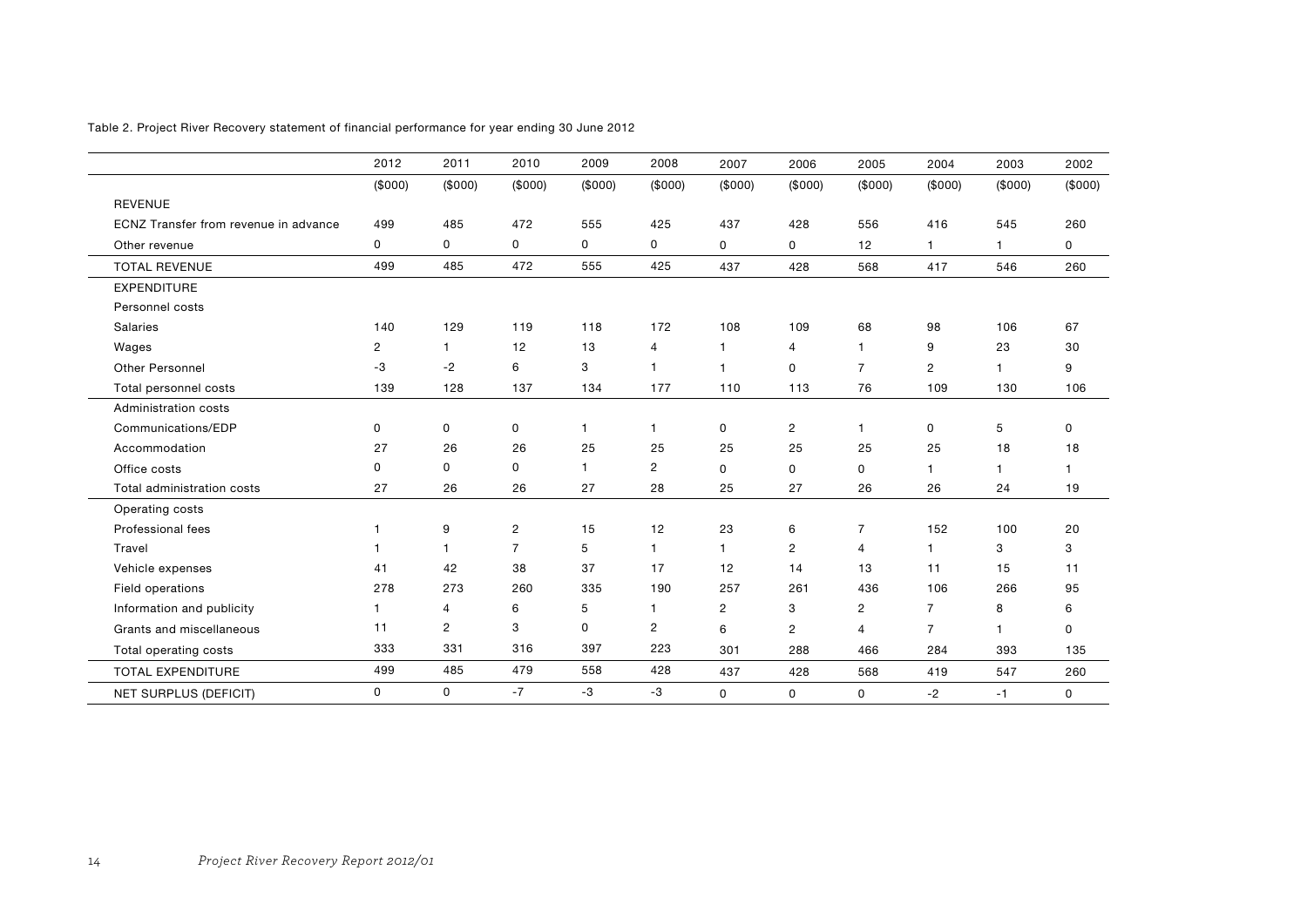Table 3 Summary of core task expenditure over the 2011/12 financial year

| <b>TASK</b>                 | <b>EXPENDITURE</b><br>2011/12 (\$) | (%) 2011/12 | <b>EXPENDITURE</b><br>2010/11 (\$) | % 2010/11 |
|-----------------------------|------------------------------------|-------------|------------------------------------|-----------|
| 001 Project management      | 167,131                            | 33.5        | 154,006                            | 31.7      |
| 002 Weed control            | 210,395                            | 42.1        | 203,243                            | 41.9      |
| 004 Research and monitoring | 78,087                             | 15.6        | 80,522                             | 16.6      |
| 003 Wetland enhancement     | 0                                  | 0.0         | $\mathbf{0}$                       | 0.0       |
| 006 Advocacy                | 357                                | 0.1         | 2,606                              | 0.5       |
| 007 Predator control        | 43,378                             | 8.7         | 44,887                             | 9.3       |
| <b>TOTAL</b>                | 499,348                            | 100.0       | 485.264                            | 100.0     |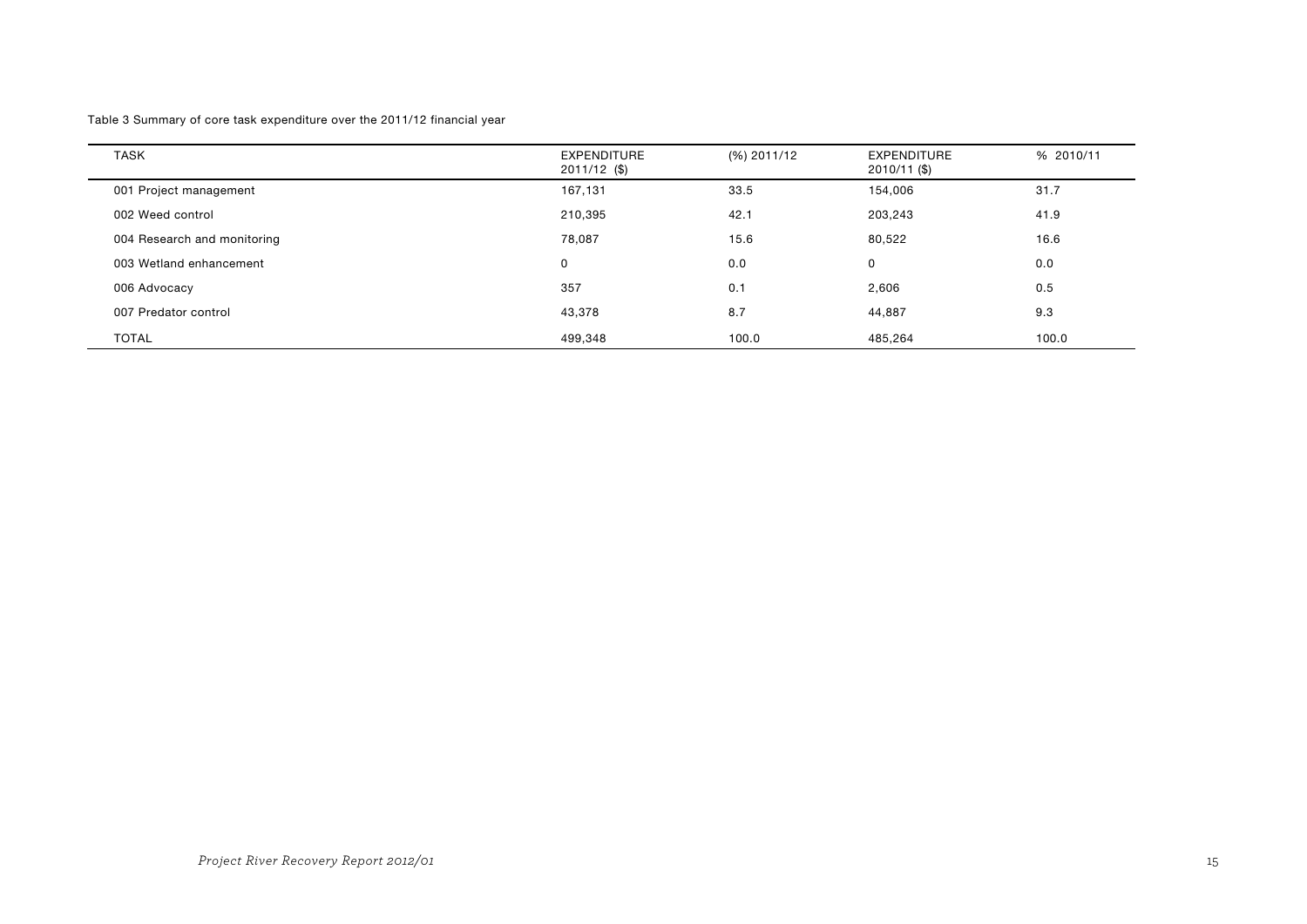#### Table 4 Statement of financial position as at 30 June 2012

|                                                                                                  | TOTAL      | MERIDIAN   | <b>GENESIS</b> |
|--------------------------------------------------------------------------------------------------|------------|------------|----------------|
|                                                                                                  | \$         | \$         | \$             |
| OPENING BALANCE 1 JULY 2010                                                                      | 80,652.75  | 80,652.75  |                |
| Funds transferred to Westpac Trust account during 2011/12                                        | 399,464.00 | 333,834.00 | 65,630.00      |
| Subtotal                                                                                         | 480,116.75 | 414,486.75 | 65,630.00      |
| Less transfers (withdrawals) from Trust Account to Operating during 2011/12                      | 464,344.00 | 404,675.40 | 59,668.60      |
| Plus interest on Trust Account applied 31st March 2012                                           | 1,651.97   | 1,614.44   | 37.53          |
| CLOSING BALANCE IN WESTPAC TRUST ACCOUNT 30 JUNE 2012                                            | 17,424.72  | 11,425.79  | 5,998.93       |
| POST BALANCE DATE TRANSACTION RELATED TO 2012 YEAR                                               |            |            |                |
| Amount in advance in Department Balance Sheet transferred to Trust Account after balance<br>date | 111,278.00 | 111,278.00 | 0.00           |
| FUNDS AVAILABLE AS AT 30 JUNE 2012                                                               | 128,702.72 | 122,703.79 | 5,998.93       |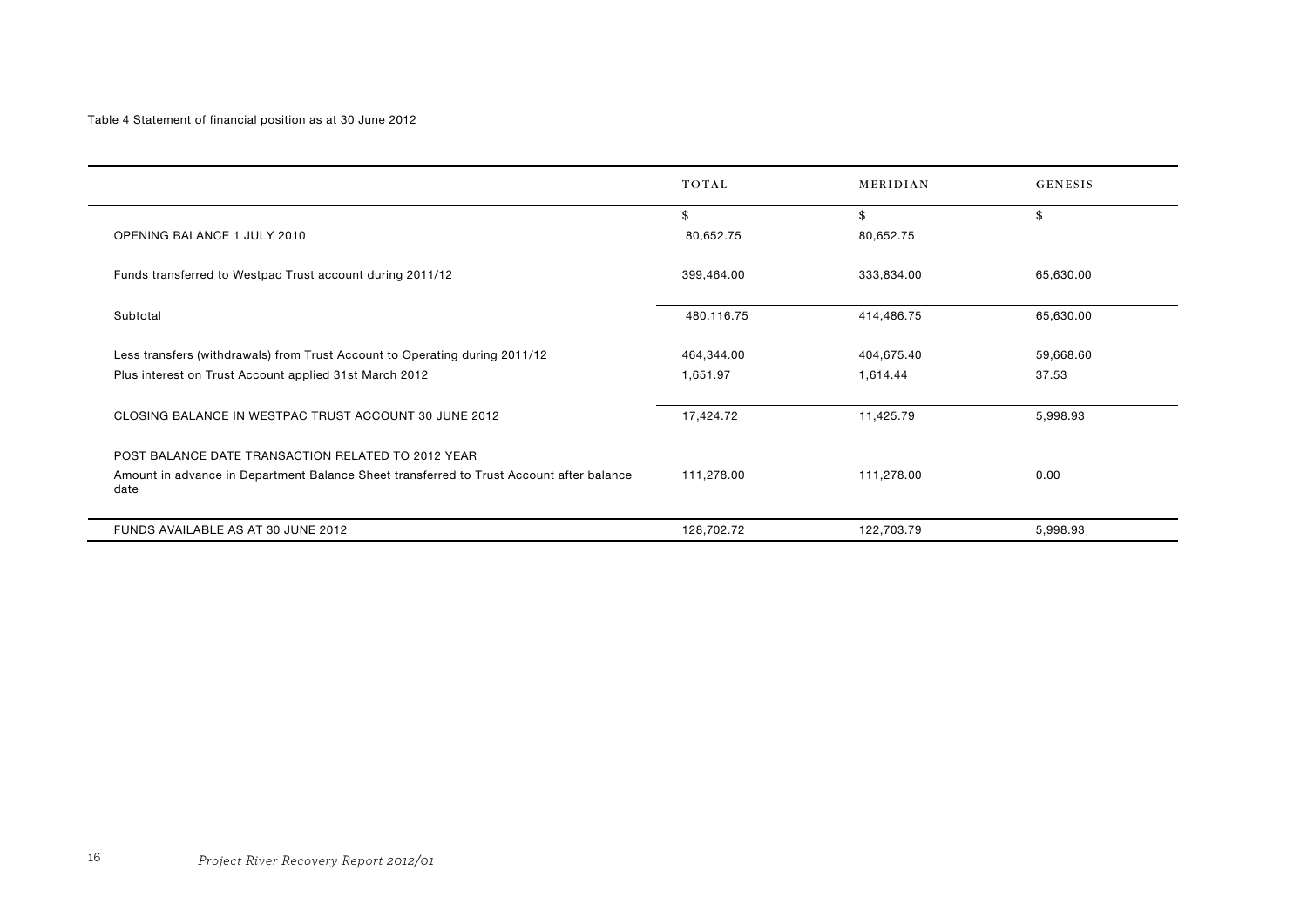# 5. References

- Anderson, S.J.; Woolmore, C.B. 2013 in prep: Upper Ōhau black-fronted tern predator-control project: interim report March 2011 – February 2012. Project River Recovery Report 2011/02, Department of Conservation, Twizel (unpublished).
- Cleland, S.; Burke, C.; Aitcheson, S.; Currall, G; Nelson, D.; Maloney, R. 2012: Predator control project report for kakī recovery programme, Tasman Valley. Kakī Project Internal Report 12/04. Department of Conservation, Twizel.
- Woolmore, C. (2004). Project River Recovery Weed Control Plan. Project River Recovery Internal Report, Department of Conservation, Twizel.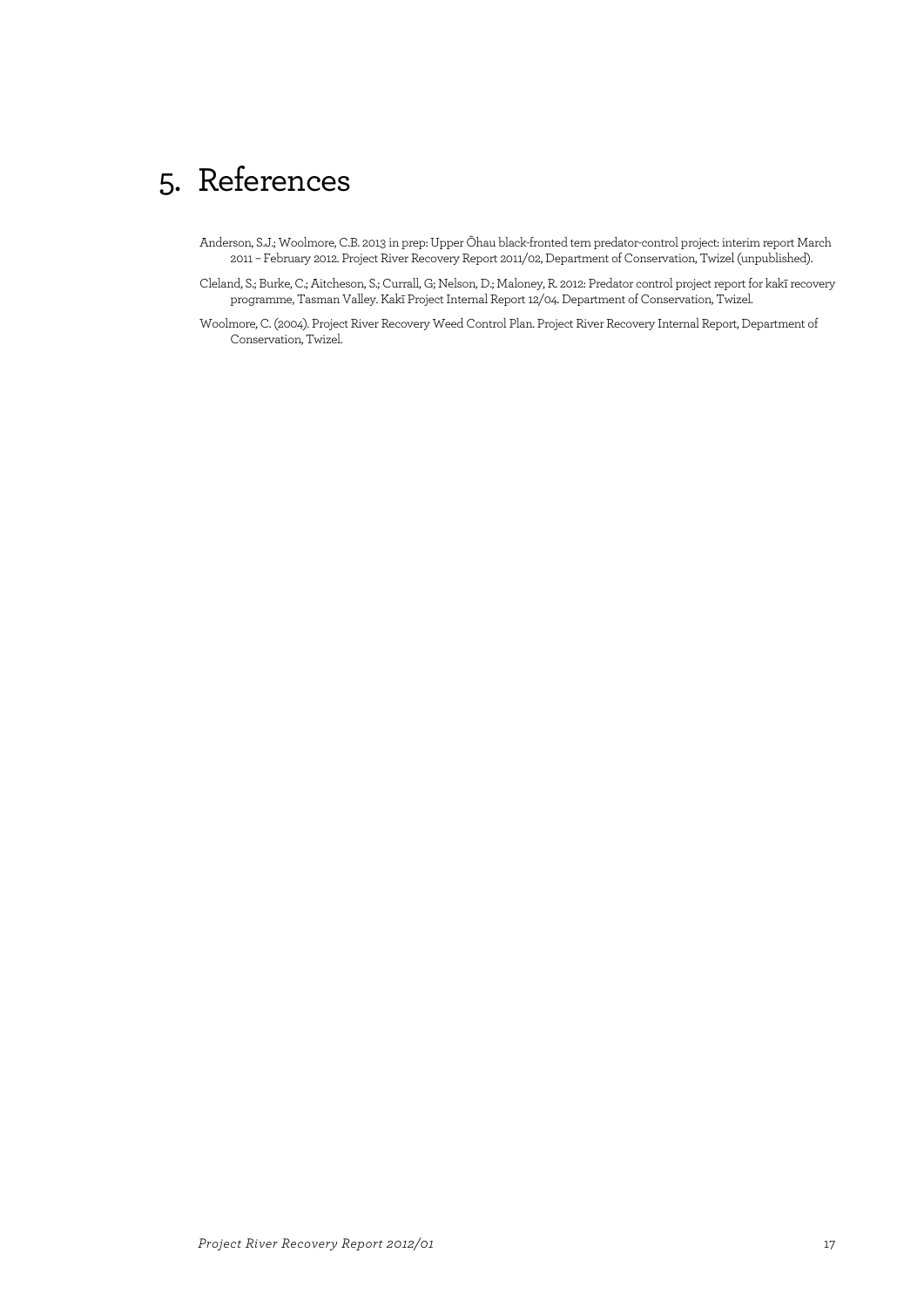# Appendix 1

# **Project River Recovery weed control programme summary 2011/12**

| Location:          | Tasman River                                                                                                     |
|--------------------|------------------------------------------------------------------------------------------------------------------|
| Start Date:        | 20-Oct-11                                                                                                        |
| Finish Date:       | 24-Jan-12                                                                                                        |
| Target Species:    | Russell lupin. Also: broom; crack willow; vipers bugloss; woolly mullein; sweet<br>briar; wilding trees          |
| Control Method:    | Handheld - knapsack spot spray. Grazon 90ml per 15L + Aquakynde 30 ml per<br>15L + Agpro blue marker dye.        |
| Area treated:      | 4460ha; Total Area 4460ha                                                                                        |
| Results:           | Post control inspection - excellent control achieved                                                             |
| Other:             | 898 person hours; 30.78 litres Grazon concentrate applied; Annual monitoring of<br>permanent transects completed |
| Location:          | Lower Tekapo River - lake delta                                                                                  |
| Start Date:        | 25-Oct-11                                                                                                        |
| Finish Date:       | $1-Nov-11$                                                                                                       |
| Target Species:    | Crack willow                                                                                                     |
| Control Method:    |                                                                                                                  |
|                    | Handheld - low volume basal stem treatment. Grazon 3L per 15L + Canola oil.                                      |
| Area treated:      | 5ha; Total Area 817ha                                                                                            |
| Results:           | Post control inspection - good control achieved                                                                  |
| Other:             | 177.5 person hours; 8.2 litres Grazon concentrate applied.                                                       |
| Location:          | Fork Stream                                                                                                      |
| <b>Start Date:</b> | $3$ -Oct-11                                                                                                      |
| Finish Date:       | 27-Oct-11                                                                                                        |
| Target Species:    | Russell lupin, broom                                                                                             |
| Control Method:    | Handheld - knapsack spot spray. Grazon 90ml per 15L + Aquakynde 30 ml per<br>15L + Agpro blue marker dye.        |
| Area treated:      | 93ha; Total Area 93ha                                                                                            |
| Results:           | Good control achieved                                                                                            |
| Other:             | 336 person hours; 19.17 litres Grazon concentrate applied.                                                       |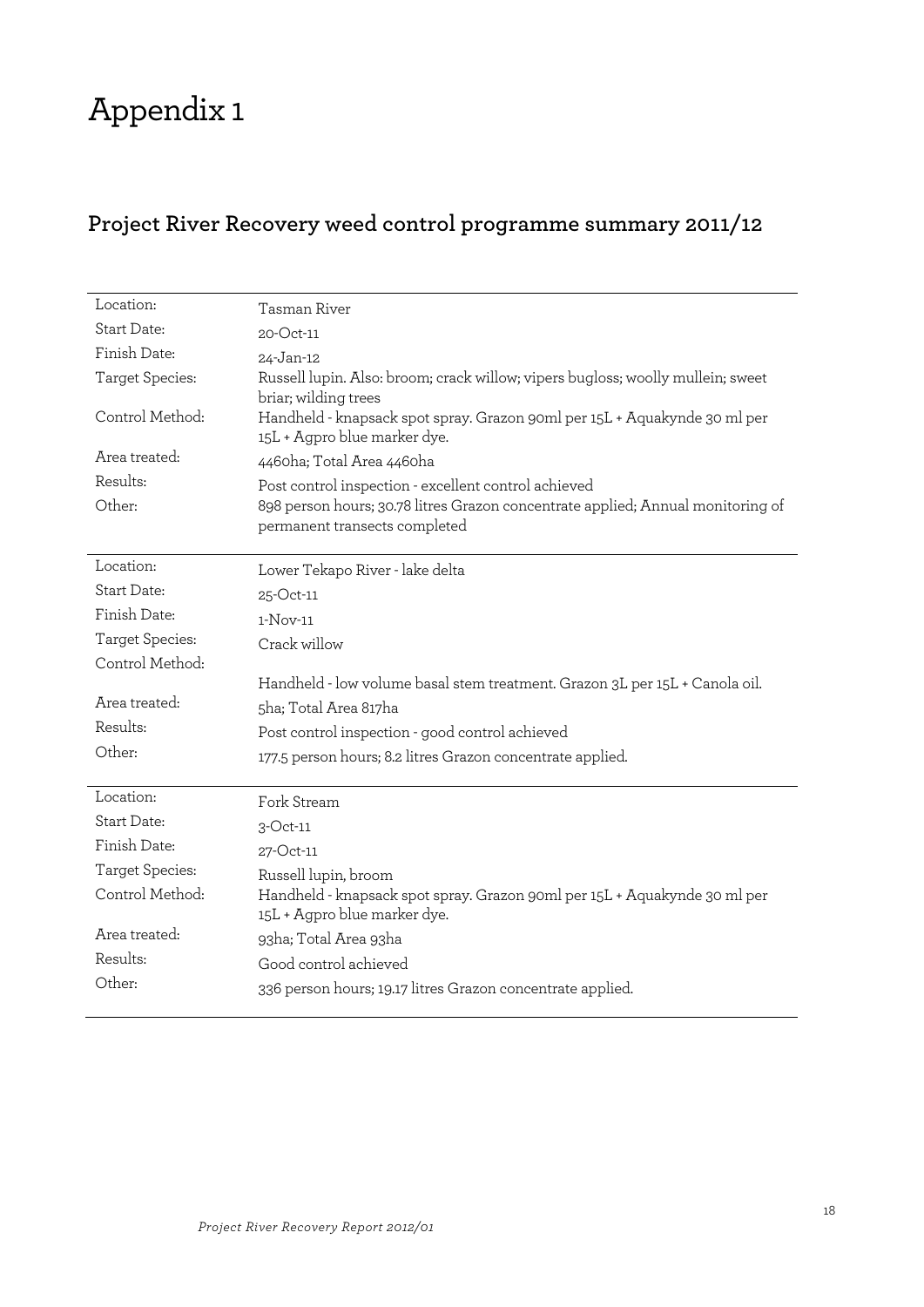| Location:                           | Ahuriri River - SH8 to Longslip Ck                                                                                                                                                                                                                                                                                                                              |
|-------------------------------------|-----------------------------------------------------------------------------------------------------------------------------------------------------------------------------------------------------------------------------------------------------------------------------------------------------------------------------------------------------------------|
| Start Date:                         | 25-Jan-12                                                                                                                                                                                                                                                                                                                                                       |
| Finish Date:                        | 26-Mar-12                                                                                                                                                                                                                                                                                                                                                       |
| Target Species:                     | Willow                                                                                                                                                                                                                                                                                                                                                          |
| Control Method:                     |                                                                                                                                                                                                                                                                                                                                                                 |
| Area treated:<br>Results:<br>Other: | Handheld - knapsack spot spray - Glyphosate 360 150ml per 15L + Aquakynde<br>30 ml per 15L + Agpro blue marker dye; Handheld gun - Glyphosate 360 1L per<br>100L + Aquakynde 300ml per 100L + Agpro blue marker dye<br>701 ha; Total Area 925 ha<br>Good control achieved<br>1851.5 person hours; 70.5 hrs vehicle mounted spray unit, 241.03 litres glyphosate |
|                                     | concentrate applied.                                                                                                                                                                                                                                                                                                                                            |
| Location:                           | Mistake Creek                                                                                                                                                                                                                                                                                                                                                   |
| Start Date:                         | 17-Dec-11                                                                                                                                                                                                                                                                                                                                                       |
| Finish Date:                        | 17-Dec-11                                                                                                                                                                                                                                                                                                                                                       |
| Target Species:                     | Lupins                                                                                                                                                                                                                                                                                                                                                          |
| Control Method:                     | Handheld - knapsack spot spray. Grazon 90ml per 15L + Aquakynde 30 ml per<br>15L + Agpro blue marker dye.                                                                                                                                                                                                                                                       |
| Area treated:                       | 12.32 ha; Total Area 12.32 ha                                                                                                                                                                                                                                                                                                                                   |
| Results:                            | Good control achieved                                                                                                                                                                                                                                                                                                                                           |
| Other:                              | 28.5 person hours; 1.62 litres Grazon concentrate applied                                                                                                                                                                                                                                                                                                       |
|                                     |                                                                                                                                                                                                                                                                                                                                                                 |
| Location:                           | Cass River                                                                                                                                                                                                                                                                                                                                                      |
| <b>Start Date:</b>                  | 22-Dec-11                                                                                                                                                                                                                                                                                                                                                       |
| Finish Date:                        | 12-Jan-12                                                                                                                                                                                                                                                                                                                                                       |
| Target Species:                     | Willow, broom, lupins, pines                                                                                                                                                                                                                                                                                                                                    |
| Control Method:                     | Handheld - knapsack spot spray - Glyphosate 360 150ml per 15L + Aquakynde<br>30 ml per 15L + Agpro blue marker dye                                                                                                                                                                                                                                              |
| Area treated:                       | 369.9 ha; Total Area 369.9 ha                                                                                                                                                                                                                                                                                                                                   |
| Results:                            | Good control achieved                                                                                                                                                                                                                                                                                                                                           |
| Other:                              | 295.5 person hours. 10.6 litres glyphosate.                                                                                                                                                                                                                                                                                                                     |
|                                     |                                                                                                                                                                                                                                                                                                                                                                 |
| Location:                           | Godley River                                                                                                                                                                                                                                                                                                                                                    |
| Start Date:                         | 16-Nov-11                                                                                                                                                                                                                                                                                                                                                       |
| Finish Date:                        | 16-Feb-12                                                                                                                                                                                                                                                                                                                                                       |
| Target Species:                     | Broom, gorse, lupins                                                                                                                                                                                                                                                                                                                                            |
| Control Method:                     |                                                                                                                                                                                                                                                                                                                                                                 |
|                                     | Handheld - knapsack spot spray. Grazon 90ml per 15L + Herbisafe 90 ml per 15L<br>+ Agpro blue marker dye.                                                                                                                                                                                                                                                       |
| Area treated:                       | Recorded GPS spot locations                                                                                                                                                                                                                                                                                                                                     |
| Results:                            | Good control achieved                                                                                                                                                                                                                                                                                                                                           |
| Other:                              | 64 person hours; 2.7 litres Grazon concentrate applied                                                                                                                                                                                                                                                                                                          |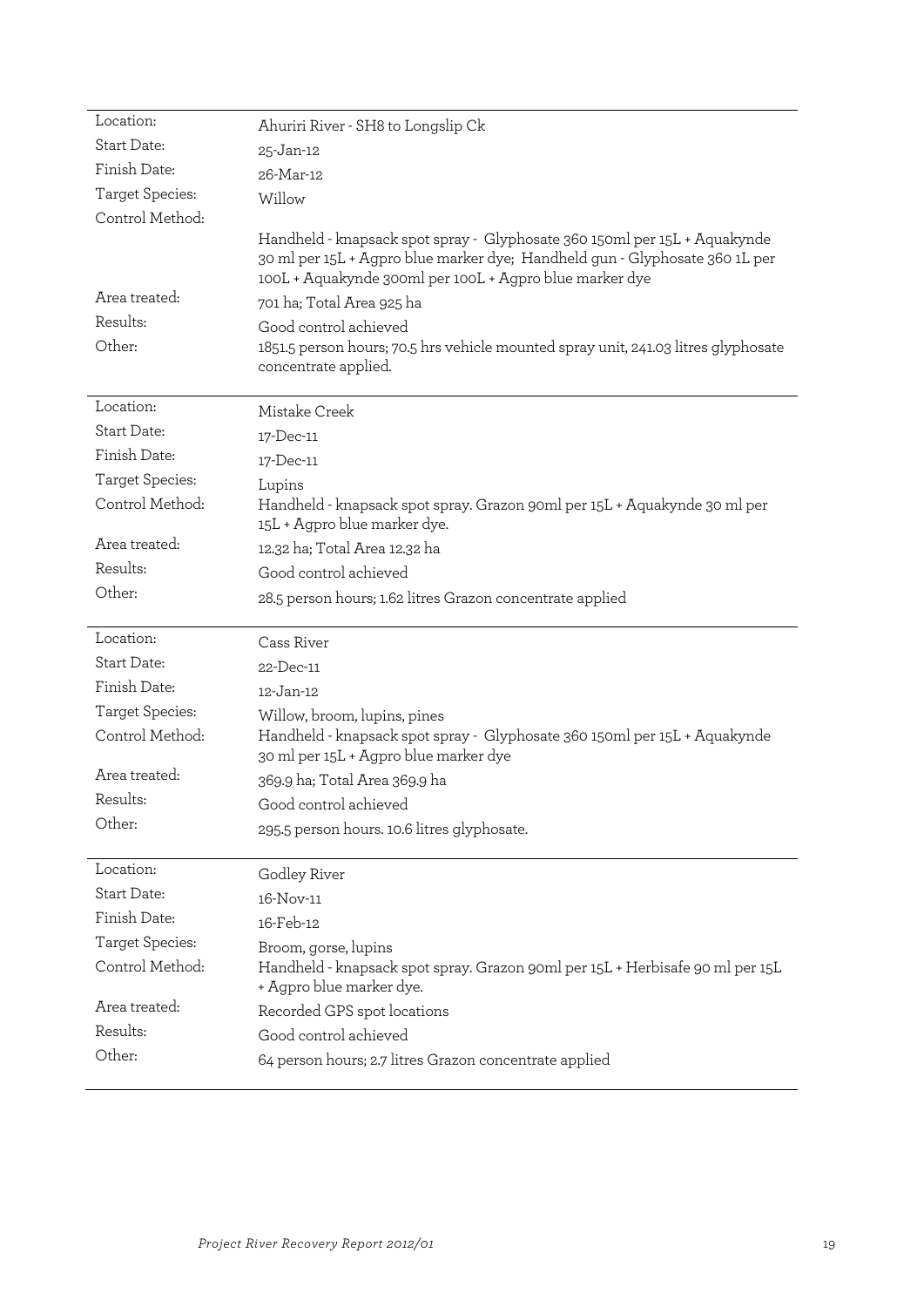| Location:          | Ahuriri River                                                                                                                       |
|--------------------|-------------------------------------------------------------------------------------------------------------------------------------|
| Start Date:        | 24-Nov-11                                                                                                                           |
| Finish Date:       | 8-Feb-12                                                                                                                            |
| Target Species:    | Lupins, broom, gorse                                                                                                                |
| Control Method:    | Handheld - knapsack spot spray. Grazon 90ml per 15L + Herbisafe 90 ml per 15L<br>+ Agpro blue marker dye.                           |
| Area treated:      | Recorded GPS spot locations                                                                                                         |
| Results:           | Good control achieved                                                                                                               |
| Other:             | 48 person hours; 0.96 litres Grazon concentrate applied                                                                             |
|                    |                                                                                                                                     |
| Location:          | Ohau River (tern island)                                                                                                            |
| <b>Start Date:</b> | 4-Jan-12 and 22-Feb-12                                                                                                              |
| Finish Date:       | 4-Jan-12 and 22-Feb-12                                                                                                              |
| Target Species:    | Willow, broom, sweet briar, vipers bugloss, woolly mullein                                                                          |
| Control Method:    | Handheld - knapsack spot spray. Glyphosate 360 150ml per 15L + Herbisafe 150<br>ml per 15L + Agpro blue marker dye.                 |
| Area treated:      | 1.2 ha; Total Area 1.2 ha                                                                                                           |
| Results:           | Good control achieved                                                                                                               |
| Other:             | 16 person hours; 0.12 litres glyphosate concentrate and 3 litres X-tree basal<br>applied                                            |
|                    |                                                                                                                                     |
| Location:          | Lower Ohau River                                                                                                                    |
| Start Date:        |                                                                                                                                     |
| Finish Date:       | 19-Dec-11<br>21-Dec-11                                                                                                              |
| Target Species:    |                                                                                                                                     |
| Control Method:    | Lupins<br>Handheld - knapsack spot spray. Grazon 90ml per 15L + Herbisafe 90 ml per 15L<br>+ Agpro blue marker dye.                 |
| Area treated:      | Recorded GPS spot locations                                                                                                         |
| Results:           | Good control achieved                                                                                                               |
| Other:             | 24 person hours; 0.48 litres Grazon concentrate applied                                                                             |
|                    |                                                                                                                                     |
| Location:          | Ruataniwha and Waterwheel wetlands                                                                                                  |
| Start Date:        | $5 - Jan-12$                                                                                                                        |
| Finish Date:       | 15-Feb-12                                                                                                                           |
| Target Species:    | Willows, monkey musk, broom, sweet briar                                                                                            |
| Control Method:    | Handheld - knapsack spot spray. Glyphosate 360 150ml per 15L + Herbisafe 150                                                        |
|                    | ml per 15L + Agpro blue marker dye.                                                                                                 |
| Area treated:      |                                                                                                                                     |
| Results:<br>Other: | Good control achieved, some regrowth of briar from stem bases noted<br>64 person hours; 3.75 litres glyphosate concentrate applied. |